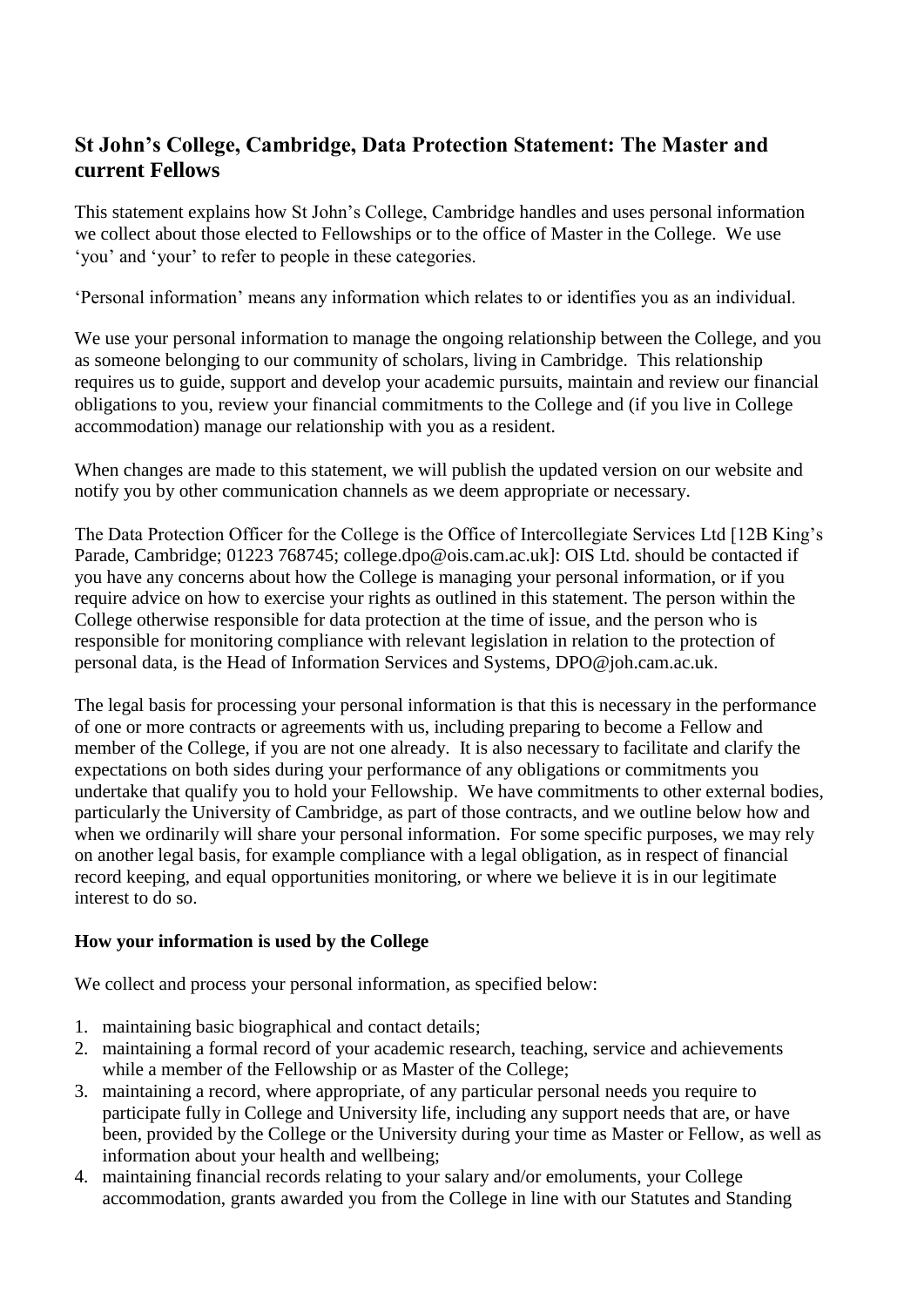Orders, your College bill, your participation in the College's health insurance arrangements for Fellows, and participation in the College's House Purchase Scheme;

- 5. maintaining a record of your lunching and dining privileges, and high table bookings, in order to comply with our current Standing Orders;
- 6. processing references provided at your request by officers of the College and other line managers to third parties;
- 7. maintaining a record of any complaints you make to the College and their outcomes, and of any complaints made to the College about you;
- 8. maintaining data to enable the College and the University to produce statistics and further research for internal and statutory reporting purposes.

Further details are provided in the Annex below.

We also operate CCTV on our main College site, which will capture footage, and a door security system which records entrances and exits through some doors on the main site. Our data protection statement on CCTV and door security can be viewed at https://www.joh.cam.ac.uk/data-protectioninformation.

Please note that if you engage with the College for any other purpose, additional data protection statements may be copied to you for those purposes, usually at the first point of engagement.

### **How long do we keep your information?**

The Annex outlines specific retention periods for certain categories of information: most of these are determined by legal requirements relating to that specific information.

Where no specific retention period is noted, within four years of your leaving the Fellowship, the College reduces your personal information to a subset so that the College can retain a sufficient record of your career and academic achievements, and of your time at and association with the College. The archived record would normally include:

• names, addresses, date of birth, year of admission to the College, years of your Fellowship and/or Mastership, schools attended, subjects, dates and classes of degrees, College accommodation or room occupancy while a Fellow, participation in sports and societies, details of immediate family as provided by you at admission and afterwards, details of academic awards and prizes, publications and other achievements that you have told us about or which appear in published University and College sources.

We encourage all our former Fellows to remain in touch with the College after they leave and, for that reason and in order to pursue the College's legitimate interests in promoting and understanding the historical composition and interests of our Fellowship, we process this retained information in our Development Office and Biographical Office, and continue to develop these records in respect of family and career details as you supply them to us, and as we learn about them from media announcements, published information and other validated sources. You are encouraged to read **our separate statements about personal information for alumni**, which covers your lifelong membership of the College.

### **How we share your personal information**

*Within the College*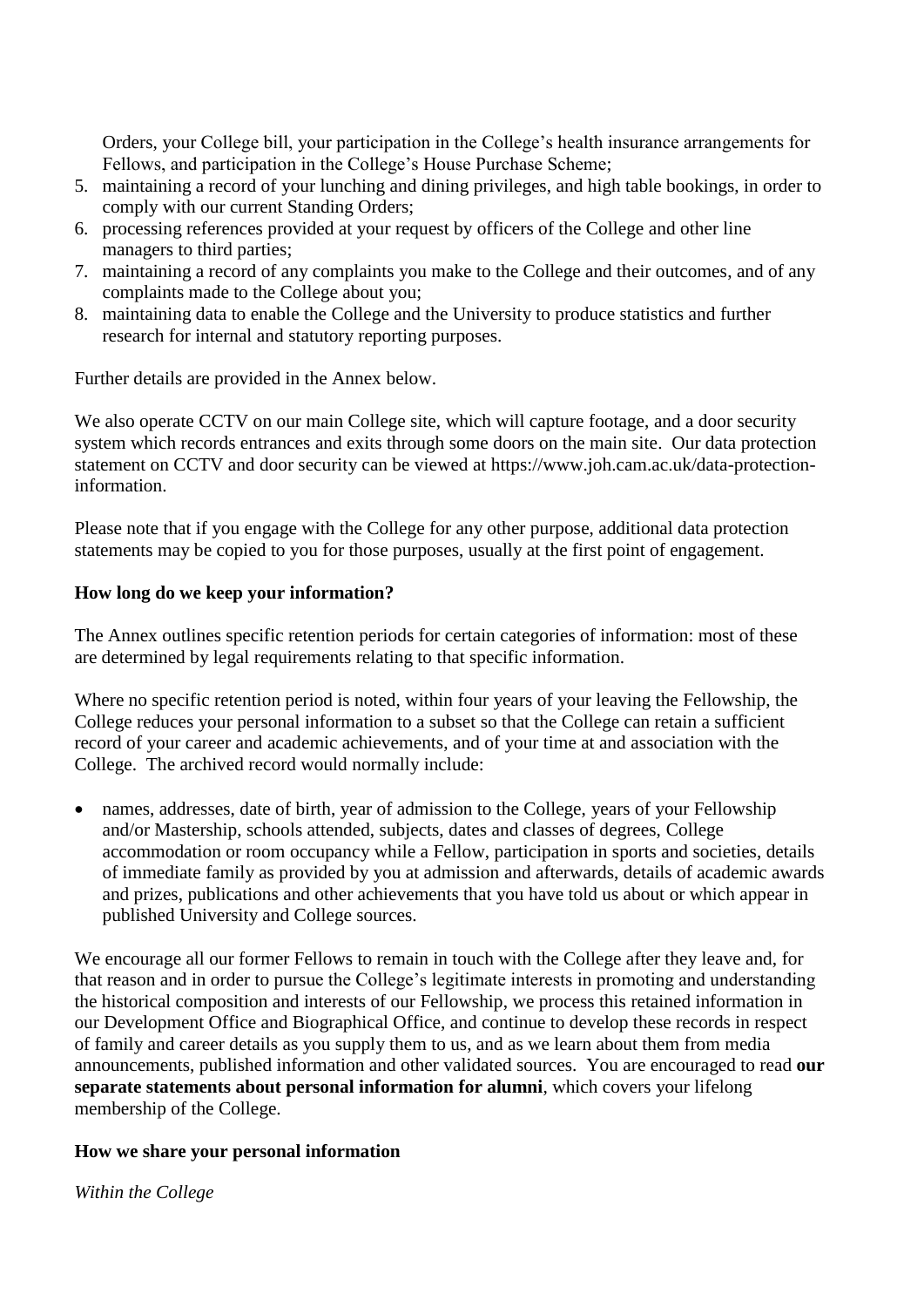We share the following information selectively with relevant people employed by the College: names, subjects, age, year in course, accommodation in the College or in College property, dietary preferences, financial circumstances as declared by you, College payments and grants received with the date of receipt, emergency contacts as declared by you, disabilities as declared by you. This sharing is considered necessary for the College to operate smoothly, but you can request a greater level of privacy by contacting the Head of Information Services and Systems.

With a sitter's consent, the College also takes or commissions photographs, and on occasion paintings and drawings of its Master and Fellows, either individually and/or as groups. These are widely used within the College and may be on public display.

### *With the University*

As Master or a Fellow of the College, you are automatically a member of the University of Cambridge. The academic arrangements between the College and the University of Cambridge are complex and vary depending on the nature of your office and your employment or retention by one or both these parties. Information relating to you, and particularly your academic, professional and research achievements, is shared routinely with the University, in order to capture details essential for internal and academic evaluation exercises, and to illustrate the range of teaching and research undertaken in Cambridge.

The personal information shared with the University will include that which is immediately relevant to your teaching or research, alongside any information necessary for the College to fulfill its obligations and agreements with the University.

# The University is a separate legal entity to the College **and has its own statements about your personal information and its procedures**.

### *With other organisations*

The College routinely shares information with, and receives information from:

- the Cambridge City Council and other local authorities, to provide evidence of any rights to or exemptions from local services and taxes, including electoral registration and council tax;
- your funding providers or sponsors, as agreed with them and/or you;
- Insurance companies in respect of room and bicycle insurance, with your agreement, or when a Fellow is likely to make a claim on the College insurance;
- Heffers of Cambridge, if you have chosen to participate in their discount scheme;
- HMRC for RTI compliance, and annually for P11d/P60 purposes;
- Pension providers, to allocate contributions correctly and to confirm entitlement for pension;
- Barclaycard, for communications and security purposes in connection with applications for a College credit card;
- Local and national media to help you publicise your work and achievements.

We may also be subject to a legal requirement to share your personal information with some government agencies under special circumstances, for example relating to crime or health and safety, such as the police or security services or other statutory authorities with investigatory powers. Where possible, the College will notify you of its intention to share such information in advance.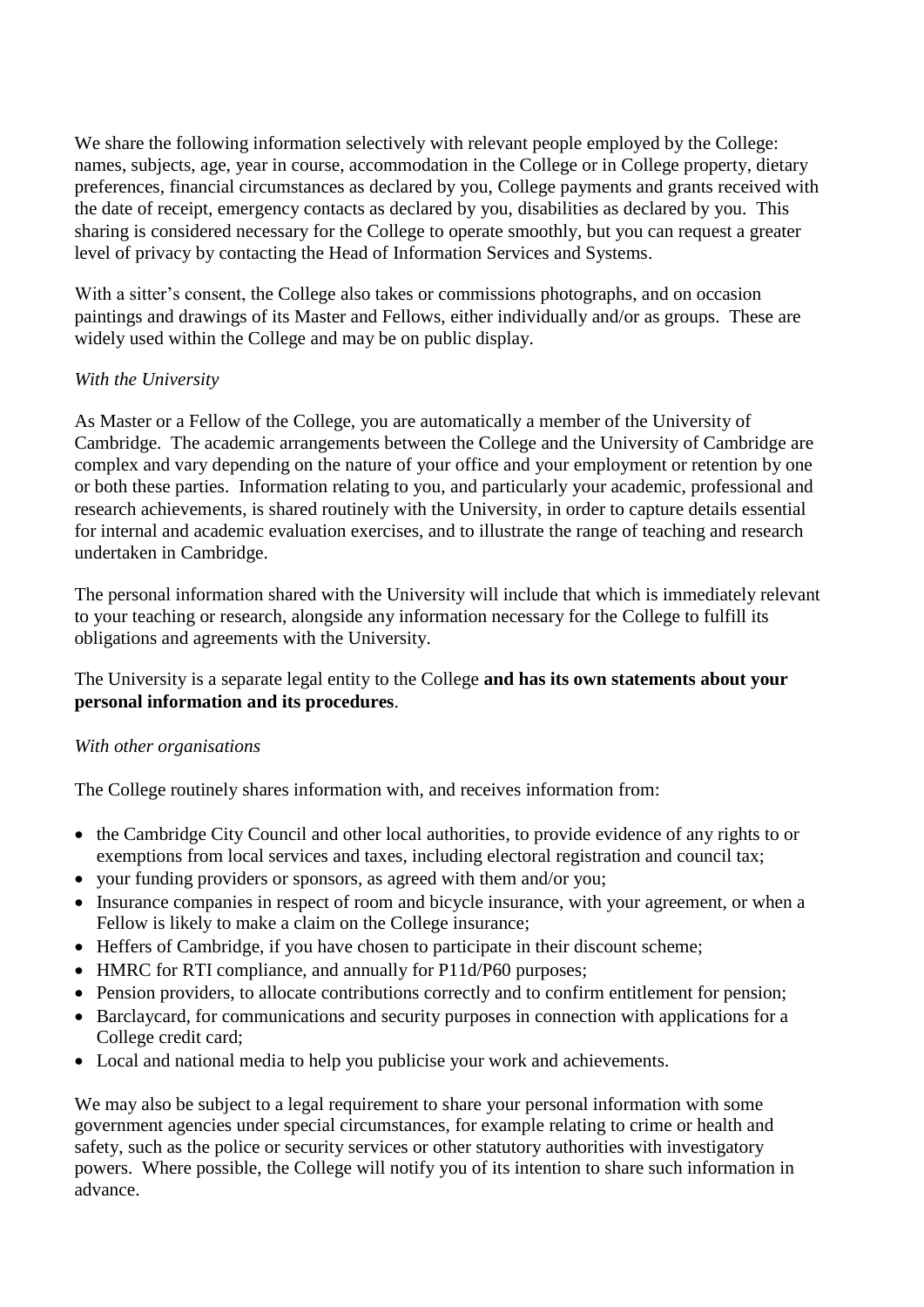We will normally provide confirmation of your qualifications and other academic references to a prospective employer or financial sponsor if you have asked us to do so, or otherwise if it is reasonably clear that it would be in your interests to do so, and we have made reasonable checks to ensure the information is being requested for that purpose.

We may also provide personal information to agencies and trusted advisers in order to receive professional advice or guidance in relation to a number of matters, for example legal and audit services and intercollegiate agreement services, or to provide services to you through a third party on our behalf. In such circumstances, data sharing agreements are in place to ensure your personal information is not retained by them for longer than necessary, or otherwise shared more widely.

The College may share information with organisations overseas, for example with an overseas funding provider, as part of arrangements related to your membership of the College. In most cases, this will be related to the operation of a contract.

#### *Publication of your personal information*

We would not normally make your personal information publicly available without your consent.

#### **Your rights**

You have the right: to ask us for access to, rectification or erasure of your personal information; to restrict processing, pending correction or deletion; to object to communications; and to ask for the transfer of your personal information electronically to a third party (data portability).

Some of these rights are not automatic, and we reserve the right to discuss with you why we might not comply with a request from you to exercise them.

If you have questions or concerns about your personal information, or how it is used, please speak to the relevant member of College staff or Head of Department in the first instance. If you need further guidance, please contact the Head of Information Services and Systems using the details given above.

If you remain unhappy with the way your information is being handled, or with the response received from us, you have the right to lodge a complaint with the Information Commissioner's Office at Wycliffe House, Water Lane, Wilmslow, SK9 5AF [\(https://ico.org.uk/\)](https://ico.org.uk/).

*Last updated: November 2019*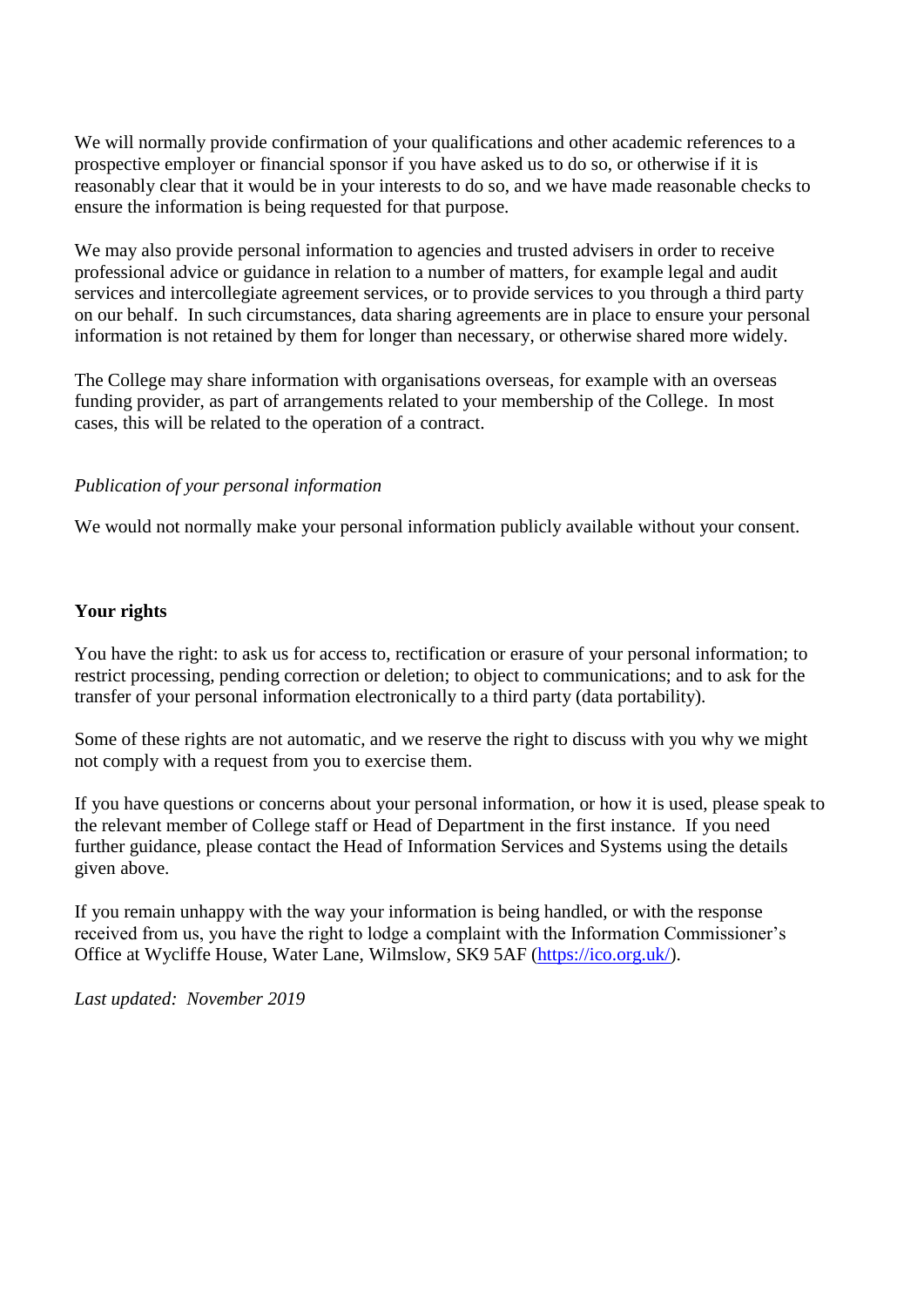### **Annex**

We collect and process your personal information, as specified below, for a number of purposes, including:

- A. maintaining biographical and contact details. We retain personal information, provided by you or by the University of Cambridge, or created by us, including:
	- i) your current name and any previous names;
	- ii) unique personal identifiers (for example CRSID, date of birth, photographs);
	- iii) your current and previous contact details;
	- iv) next-of-kin or emergency contacts.

We will assume that you have obtained permission from your next-of-kin and emergency contacts for us to hold their information for this purpose.

- B. maintaining a record of your academic research, appointments, offices, service and achievements at the College, the University of Cambridge and elsewhere, and managing aspects of your social engagement with the College. We retain personal information, provided by you or by the University of Cambridge, or created by us, including:
	- i) your application details where appropriate, your CV, our assessment of your application and the details of any offer we have made;
	- ii) records of the academic support you give the College, including supervisions, admissions interviews, setting College examinations;
	- iii) records of your academic qualifications, including those prior to becoming a member of the College;
	- iv) other details of your academic progress or achievements, for example research activities, offices and appointments, Titles of Fellowship, College or University awards or prizes;
	- v) records of applications for research or other leave;
	- v) records of your membership of the Council or College committees, and College clubs and societies;
	- vi) awards, prizes and achievements in College or University-related activities;
	- vii) responses to invitations issued by the College, for the purposes of arranging seating plans, identifying those with particular dietary needs, and booking spaces for events.

Where an award or prize is provided by an external sponsor, we will normally share details about you with them. Detailed applications for leave are retained by the Senior Tutor's Office for ten years. Records relating to event invitations are normally retained by the Steward's Secretary for up to five years.

C. maintaining a record, where appropriate, of any particular personal needs you require to participate fully in College and University life, including support needs that are, or have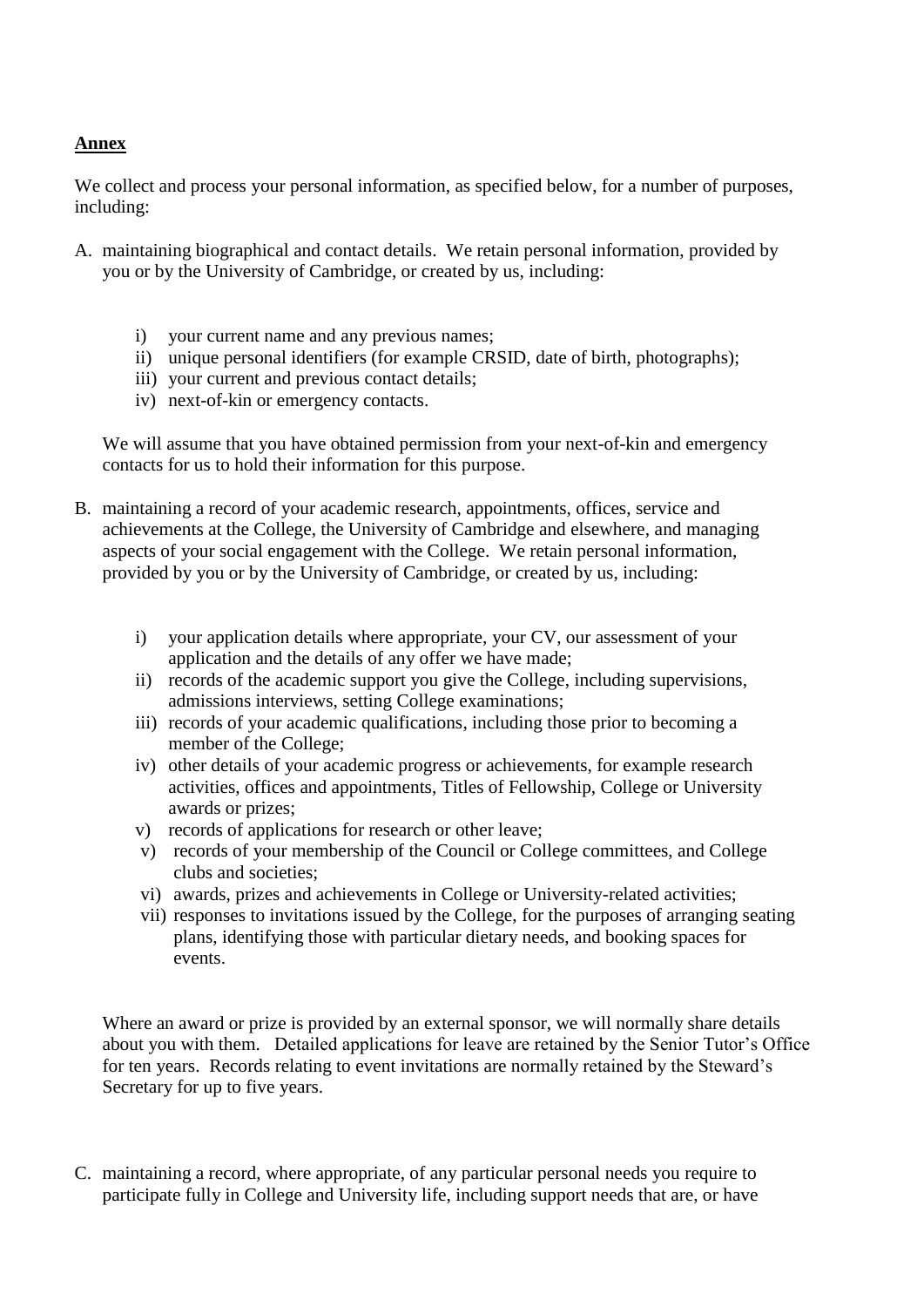been, provided by the College or the University. We retain personal information, provided by you or by the University of Cambridge, or created by us, including:

- i) details of and records relating to any disability, illness, and any consequent academic support, social support or other support needs;
- ii) details of consultations with Health Centre staff;
- iii) details of any serious risks affecting you;
- iv) arrangements agreed with you to manage your use of College and University facilities, for example computing services, sports facilities, library privileges, accommodation, learning spaces, and any special requirements that may be linked to your health or religious beliefs, including personal evacuation plans;
- v) details of your College gym registration;
- vi) details of any accident or injury sustained by you while on College premises, and our response;
- vii) records of car registration, motorcycle and bicycle registration and safe storage details;
- viii) records of pastoral care provided by the Chaplain.

We may also retain copies of statements from professional medical advisers, provided either by you or directly to us.

This information is normally retained during your Fellowship/Mastership, and then for up to four years after you leave the Fellowship/Mastership. Health Centre records are usually held for eight years, or for the duration of the Fellowship/Mastership. Records of pastoral care are retained by the Chaplain for one year after the consultation. Personal evacuation plans are deleted when you leave the College.

Please note that where you are referred to services not offered directly by the College, for example the University Counselling Centre or Disability Resource Centre, **these support services will have their own data protection statements or privacy notices**.

- D. maintaining records of what we owe and pay to you in performance of our contractual agreements with you, and in the form of grants to Fellows under the Standing Orders of the College, including details of:
	- i) stipends and salaries; bank details; National Insurance numbers; tax codes; payments for supervisions and for acting as Tutor, Director of Studies, interviewer or examiner; other emoluments; expenses; grant claims and payments of grants in accordance with the Standing Orders; benefits; pension schemes; Court Orders; and participation in the Heffers discount scheme. Benefit records will sometimes include personal details of dependents and partners, and we assume that you have secured their consent to share this information with the College;
	- ii) Payments to you under the House Purchase Scheme, the Scheme agreement with you, and records relating to the valuation of relevant property.

Most information under this heading is retained by the College for a minimum of seven years in accordance with our statutory and other legal obligations.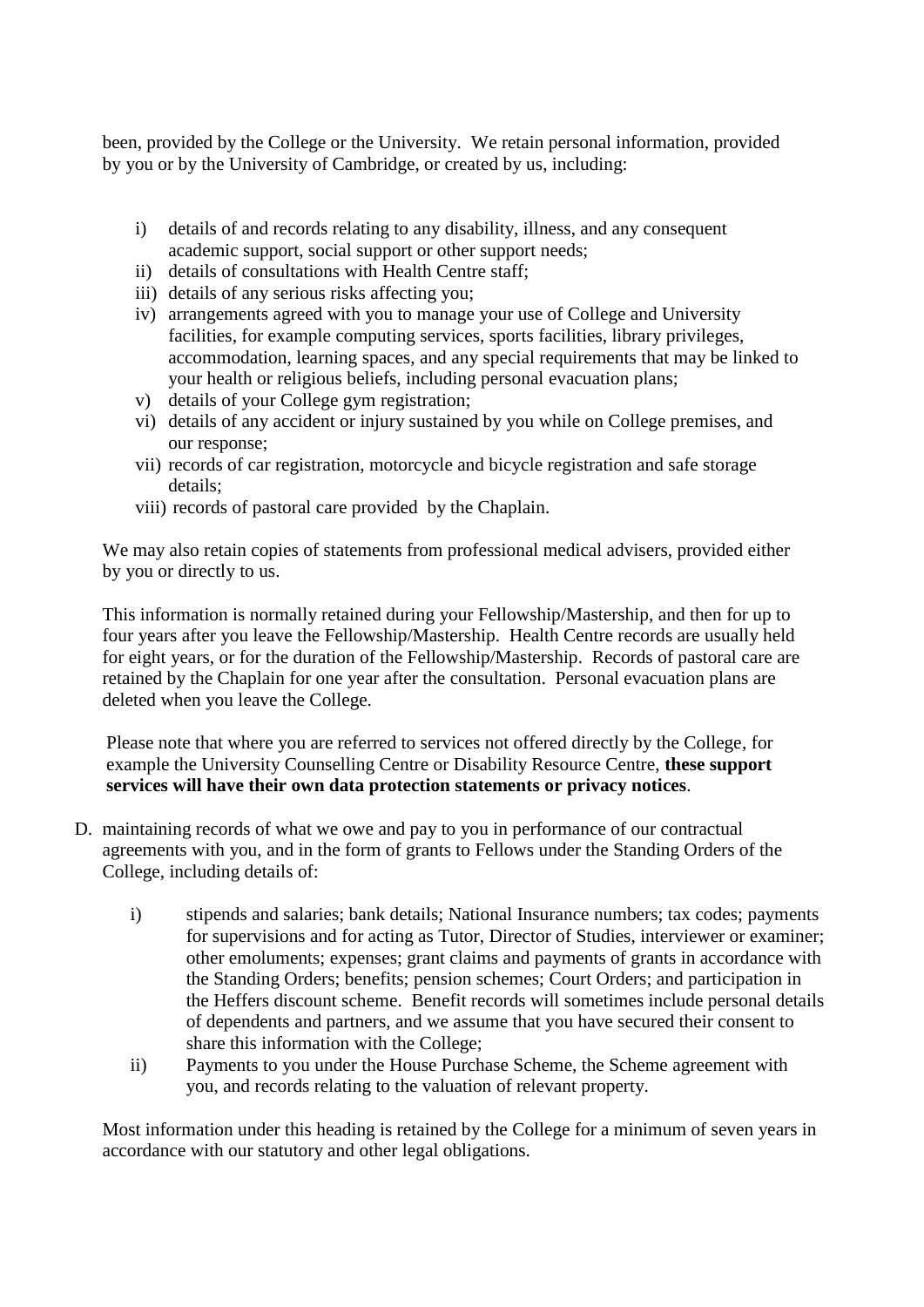- E. maintaining records of what you owe to us, in payment of your College bill or in respect of any other contractual agreement between us. We retain personal information, provided by you or by the University of Cambridge, or created by us, including:
	- i) records of your sources of funding support and, where relevant, records of your accommodation liabilities and other related charges, as well as what monies are to be, and have been, collected by the College on behalf of itself or the University;
	- ii) records of repayment of any financial support agreed by the University and/or the College;
	- iii) records of any goods or services purchased from the College;
	- iv) where you reside in accommodation owned or managed by the College, copies of any accommodation contract(s);
	- v) payments made by you under the House Purchase Scheme;
	- vi) where appropriate, your banking details in order to conduct financial transactions, and records of such transactions;
	- vii) records of your College financial account, including balance and transactions;
	- viii)copies of any correspondence about any of the above matters.

Where this information necessarily includes the personal information of others as supplied by you, we will assume that you have their permission to provide it to us for our purposes. This information is normally retained for seven years.

- F. provision of references to third parties. In addition to the information above, we retain personal information on which references might draw, provided by you or created by us, including:
	- i) records of performance reviews, correspondence with the Senior Tutor and/or other College Officers.
- G. maintaining a record where there have been concerns or complaints raised about you. We retain personal information, provided by you or by others, or created by us, including:
	- i) details of any investigations undertaken by the College into your conduct or behaviour;
	- ii) a record, including the final outcome, of any investigation of the University into your conduct or behaviour.

The College has several complaints procedures, relating to different matters. **The** *Statutes*  **and** *Standing Orders of the College* **and College Website contain further details**. We recognise that investigations may include information or statements of either a sensitive or disputed nature, and that such records require a high level of confidentiality. Wherever possible, we will discuss and agree with you in advance with whom and when we share this information, but we reserve the right to disclose information to others in matters relating to significant risks to your health and safety, or to the health and safety of others.

This personal information is normally retained for seven years after the relevant allegation, or for three years after you leave the Fellowship/Mastership, whichever is the shorter period.